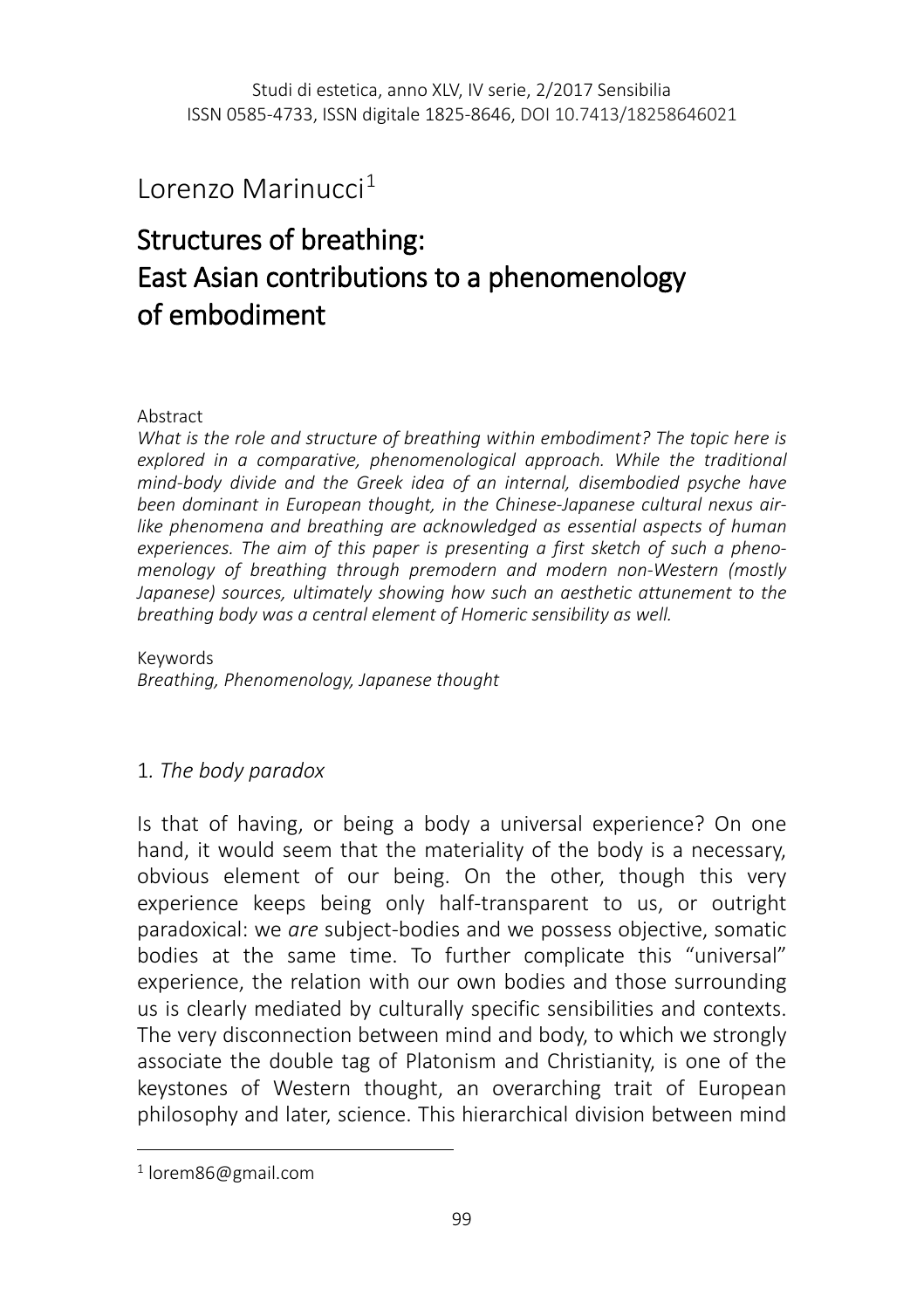and body is one of the great figures of Western dualism, possibly the first and deepest one. It is important however to notice how this cleft, which at first would seem simply a loss, has been both a resource and a hidden spur for European thought, which modeled itself also around the tension arising from this cut. On a first level, it has done so looking for forms of universality that can be abstracted by the always relative and located experience of *Leib*; on a second level, denouncing such cleft has been the driving force of another rich stream of discourses (might they be Nietzsche's idea of the Dionysian, the intellectual vindications of feminist philosophies, the phenomenological explorations of embodiment).

Acknowledging the existence of such a historical problem at the core of Western philosophy might also suggest another question. If the cleft between mind and body is actually a Western specialty (and thus this drive towards disembodied universality is in a certain sense a regional idiosyncrasy), we have to accept that such a division itself is a relative phenomenon. It might not be erased, but it can be recognized as a form of cultural filter. This last operation is not exactly easy, given the host of physical, educational, lexical and even grammatical conditioning – not to mention the scientific and philosophical one – that makes us think of the somatic as an objective element, and introject the psychic as an internal and immaterial function.

## 2. *A quest for Eastern embodiment: Yuasa reads Watsuji*

Given all such difficulties, it is only logical to think that a dialogue with other traditions of thought might be therapeutic for a philosophy of embodiment. Here I would like to approach this problem focusing on Sino-Japanese sources. By using the term therapy, I do not suggest a conversion to a superior Asian form of bodily awareness, which exists, when it exists at all, only within individual biographies and as a result of a certain effort (and towards which practitioners of Zen, *yoga* or *aikidō* earnestly work both in Asia and in the West). Such a therapy should rather address what in our ideas of the body is hidden behind obviousness. A dialogue with cultural alterity is not only needed to discover the full, problematic philosophical value of non-European thought, but also to understand our own cultural heritage.

An intercultural reflection about the body also affords us to avoid two great obstacles that such cross-cultural work often encounters: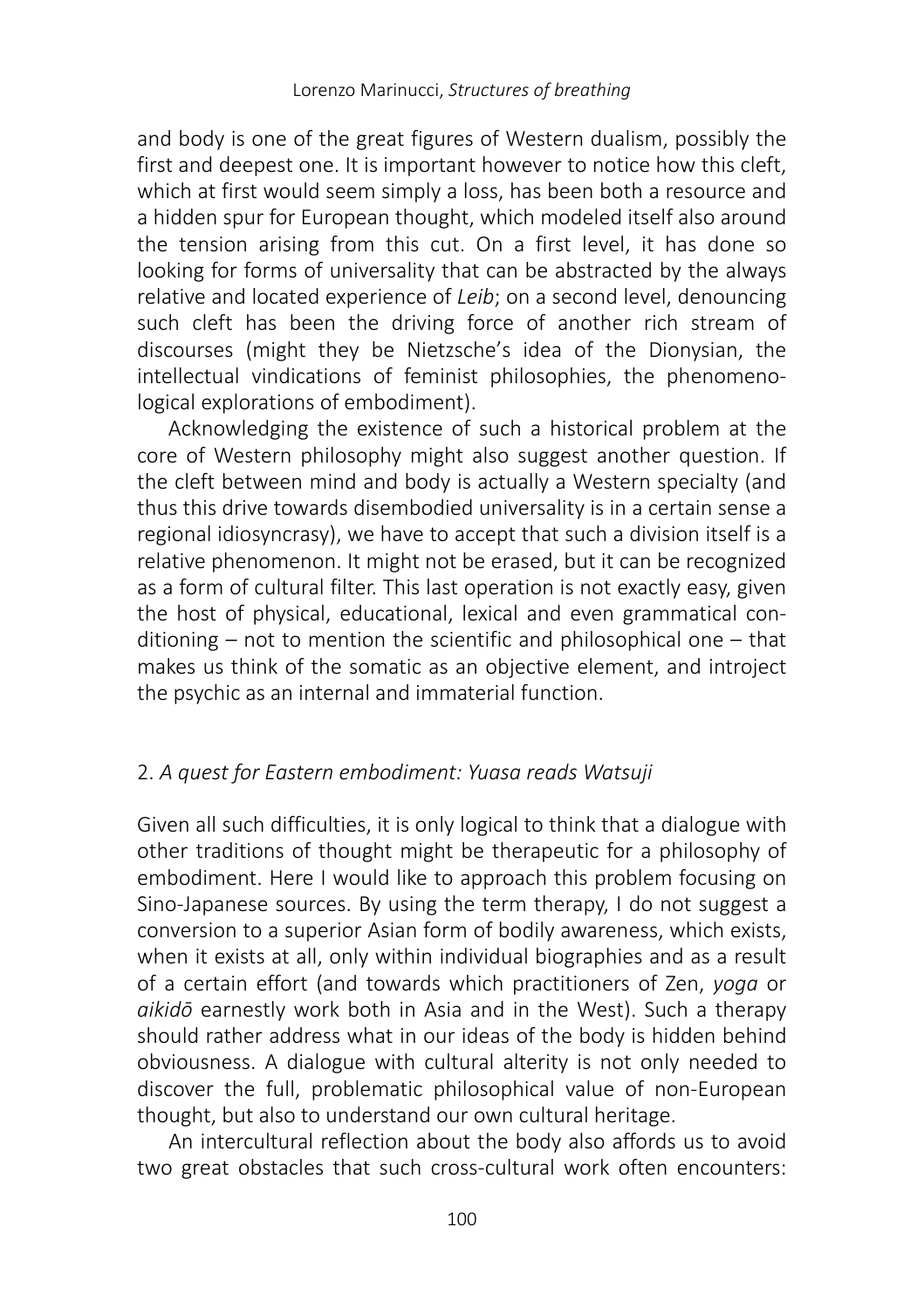the stance of those affirming the uniqueness of Western philosophy, and that of those who proposes Asian thought as a parallel universe of pure difference. Given how the very first guarantee of intersubjectivity in our *Lebenswelt* is indeed the body, the possibility of mutual affection afforded by it, a phenomenology of embodiment has to acknowledge and work with both difference and commonality at the same time.

The question of embodiment is one of the major themes in the work of the Japanese philosopher Yuasa Yasuo (1925-2005), who in his volume *Shintai* (published in 1977, and translated in English in 1987 as *The body*) addresses the Asian practice of "cultivated bodies", and proposes a two-layered model of consciousness. According to Yuasa, who perhaps falls himself into too dualist a model, along a first clear and self-present level of consciousness privileged in the West, we can find a dark, bodily, procedural form of consciousness that has been more fully acknowledged by Asian thought.

However, before exposing his thesis Yuasa begins by retracing the theme of embodiment in the work of two of the greatest Japanese philosophers of the 20<sup>th</sup> century, Watsuji Tetsurō (1889-1960) and Nishida Kitarō (1870-1945). Yuasa knows especially Watsuji's philosophy in a direct way, having been his student at the University of Tokyo. Yuasa attempts to read Watsuj's notion of human as interexistence of individual and collectivity (*ningen*) and that of culturalnatural environment (*fūdo*) as a moment of this human existence describing them as important contributions to a Japanese philosophy of the body. The stress on embodied spatiality (contrasted to the Western privilege accorded to consciousness and time) makes Watsuji a precious author in addressing this deep layer of bodily consciousness, expressed in the climatic existence and in the net of relations of concrete human beings. However, Yuasa first has to face a problem: Watsuji does not ever specifically treat of "body".

Watsuji never dealt explicitly with the body and the philosophical issues relevant to it, but we can see glimpses of his views in many of his writings. In his early work, *Ancient Japanese culture*, he analyzed Japan's oldest songs, emphasizing that the ancient Japanese people did not distinguish between subjectivity and objectivity. "For them, what is known through the senses must be immediately the mind". There is no distinction between the mind and the flesh, so there is no clear consciousness of the distinction between the self and the modes of external being in one's bodily sensations. (Yuasa 1987: 46)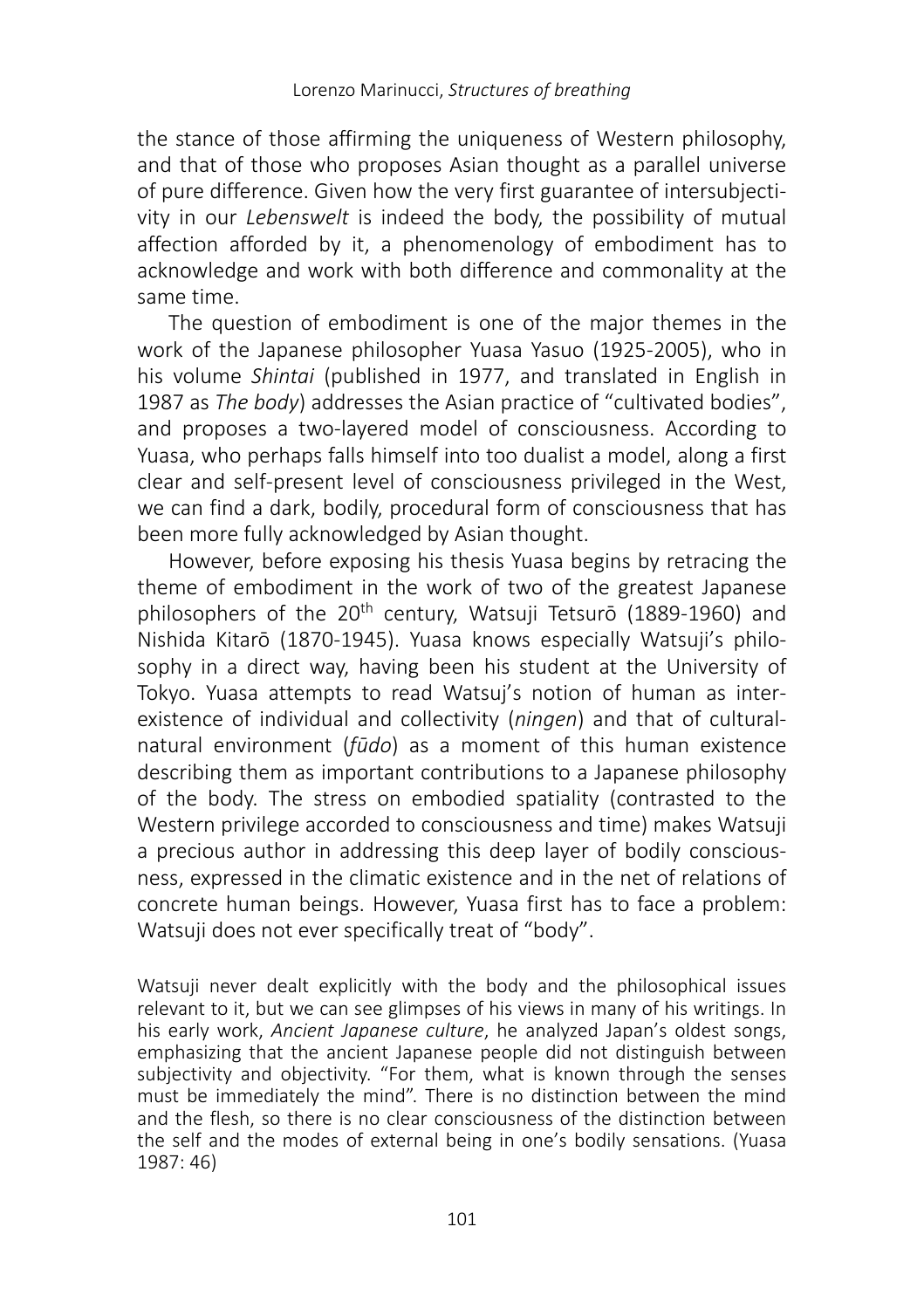It might seem absurd to dedicate the first chapter of a book about the body to an author that "never dealt explicitly" (Yuasa 1987: 46) with it. The second section of Yuasa book has thus to turn towards an examination of premodern Buddhist sources, and concrete psychophysical practices. A Western reader might then conclude that very little theory is given for this Asian body, or even that such an analysis is ultimately doomed to fall in the specific or into a mute call to practice.

I think that this problem has to be addressed by further inquiring into what is meant as body in these texts. Even if we accept the phenomenological distinction of *Leib* and *Körper<sup>[2](#page-3-0)</sup>*, talking about embodiment our attention is still going to the somatic, the physical, the singular. But the Japanese reflection about embodiment never privileged these aspects. This does not mean, however, that the body is not present in these works.

Let us consider again the case of Watsuji. Both in his work on the climatic existence of human being (*Fūdo*, published in 1935) and his monumental analysis of ethical inter-existence (*Rinrigaku*, published in 1937-49), the body is the subject, a singular and plural subjectivity existing as (rather than "within") concrete climatic and historical forms. Such a body is something going well beyond the skin of individual bodies or a muscular structure: the climatic space described by Watsuji, and read by Yuasa as an exterior dimension disclosed by the body (integrated, but secondary), has to be understood more radically. To Watsuji, the literal "wind and earth" (風土, *fūdo*) of human milieu are also "flesh" and "human body" (Watsuji 1935: 52). As observed by Sakabe Megumi: "What Watsuji affirmed is that the spatiality of 'body' and 'climate' is not extensional, but intensional (as for the omnipresence of 'flesh' in Merleau-Ponty); in other words, within it the internal is at the same time the external, and the external is at the same time internal" (Sakabe 2000: 105).

The consubstantiality of body (but more-than-somatic) and space (intensional, not extensional), means that such a living, animated space possesses a subjective dimension no less original than those that we can recognize in our limbs. The alleged lack of a reflection on the body in Watsuji and other Japanese philosophers is ultimately a

 $\overline{a}$ 

<span id="page-3-0"></span><sup>&</sup>lt;sup>2</sup> In other words between a living body, experienced as the condition of a firstperson and intersubjective experience, and an object-body such as the one studied within physical sciences.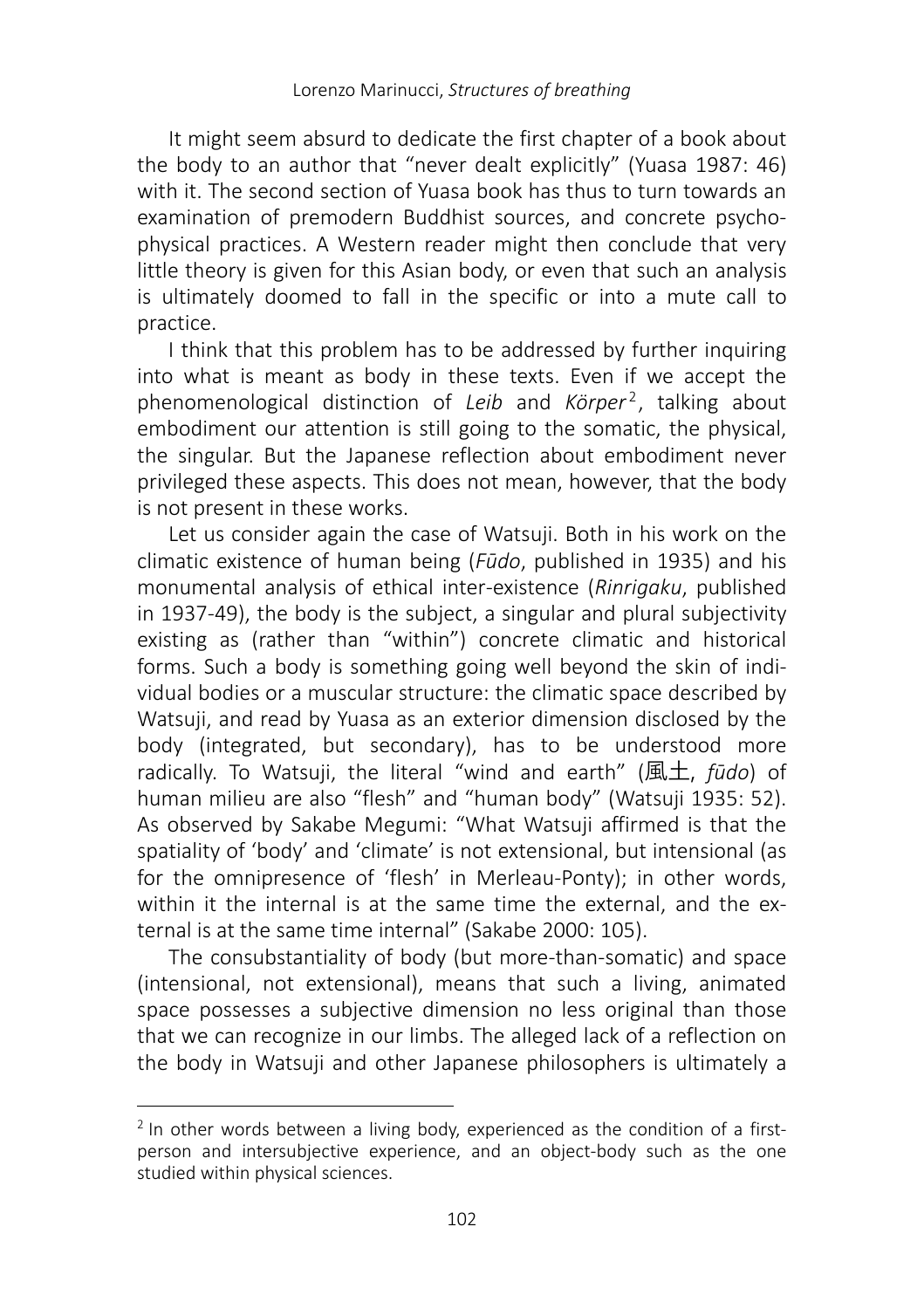misunderstanding based on the modern and Western vision that excludes *a priori* the possibility of a subjectivity and a corporeity outside the somatic, and that observes subjectivity itself as a delocalized, disincarnated process.

## 3. *Subject: the "body-principle"*

This continuity of subject and body in Japanese thought can be better understood also following a very concrete linguistic datum, which is unfortunately lost in Western translations. Shortly said: starting from the late 1920s, Watsuji, Nishida, and most Japanese philosophers, incorporated linguistically the word "body" (体) in a newly invented translation of the word "subject" (主体). The term 主体 (*shutai*), becoming current in the philosophical language of this period, is the combination of the characters 主 ("principal", "master") and 体 ("body"). But translation, both to and from Japanese, is in this case an already fully philosophical problem.

The word "subject", which after Descartes is often used almost as a synonym of *ego*, maintains however in the various European languages an etymological relation with the original Aristotelian *hypokeimenon* and the Latin loan word *substantia*, namely "something lying underneath". At the very same time, it can be used in an almost wholly different sense, as opposite of objective. It is in other terms a historically composite word, which we use with ease in very different linguistic games just out of habit. To list the major ones:

a) *subjectum*, *hypokeimenon*: that about which is possible to predicate something;

b) consequently, grammatical subject and agent;

c) the theme, argument of a discourse;

d) self-conscious *ego*;

e) "subjective", the opposite of "objective";

f) also in the first sense of "underneath", somebody on which is used some power (i.e. within politics).

Like for many other Western notions, there was no easy way to find a simple Japanese equivalent. A first translation attempt was that of Nishi Amane (1829-1897), a father figure of Japanese philosophy, in his 1870 *Encyclopedia* (百学連環 *Hyakugakurenkan*). Given the impossibility of a direct equivalent to all the above meanings, Nishi started considering the difference between subject (此観 *shikan*) and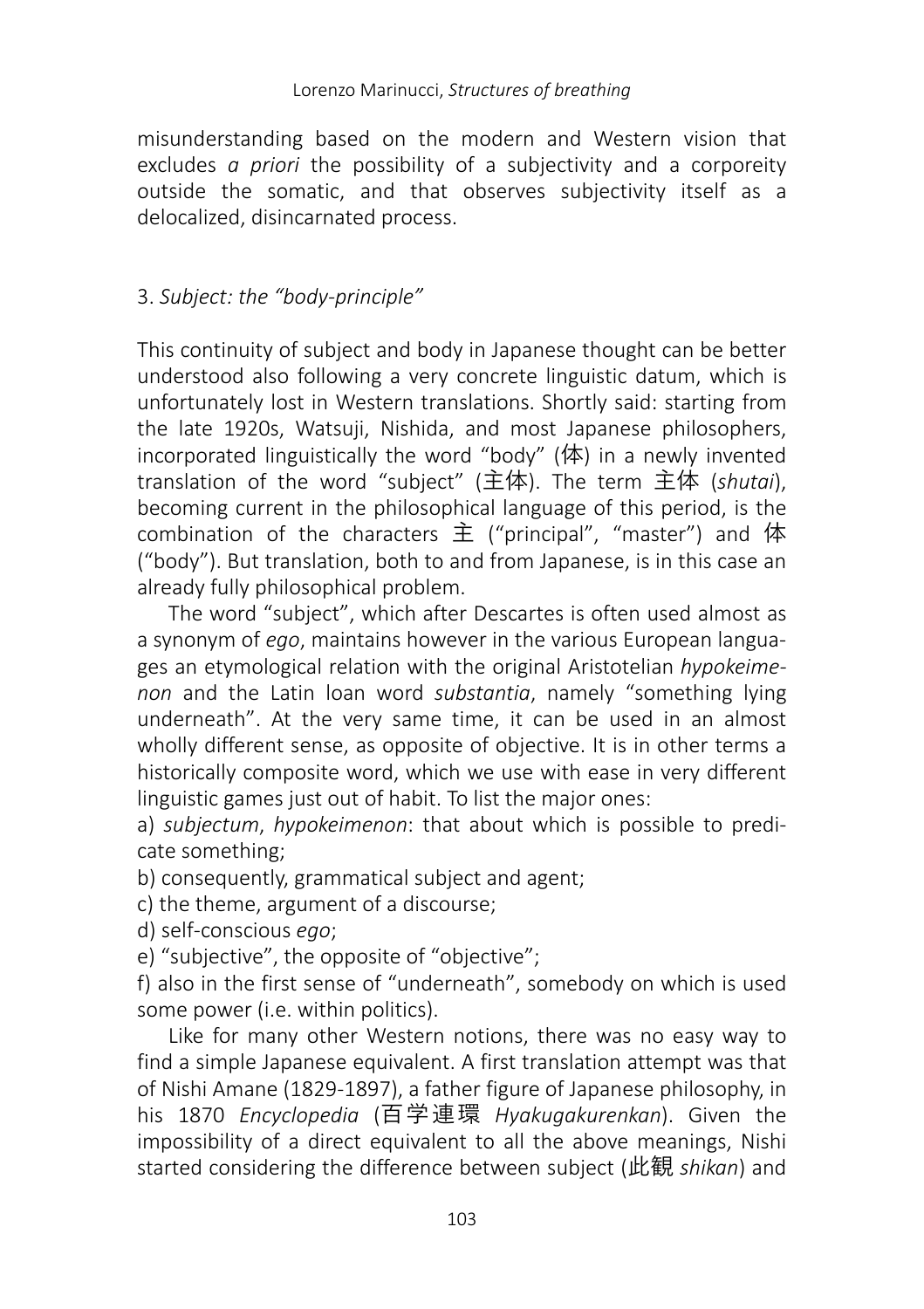object (彼観 *hikan*) as a matter of vision (as for the meaning of the character 観 *kan*; see Kobayashi 2010: 43). The characters 此 and 彼 are simple spatial markers meaning "here" and "there": however, in Buddhist contexts they were also employed to contrast the instability of ego and *samsara* (此岸 *shigan*) and the transcendental vision of *nirvana* (彼岸 *higan*, literally "the other side"). In his attempt to create an equivalent for the Western subject, Nishi evidently felt that most characteristic of it was the act of seeing, as in the meanings e) and partly d), but not the others, grammatical subject included. In the context of grammar, in fact, the ideograph that became used to translate the words "subject" or "theme" was  $\pm$  and originally had the meaning of "master" (Kobayashi 2010: 48), thus suggesting how predicates could be considered as "servants" of this principal element. The sense of "underneath" of the original Greek was therefore turned over. Amane alternated between the two translations without finding a final solution, and it was Inoue Tetsujirō (1855-1944), with the publication of his *Philosophical dictionary* (哲学字彙 *Tetsugaku Ji'i*), in 1881, that offered the hybrid 主観 (*shukan*) as translation of the English "subject" (Kobayashi 2010: 54).

It was Nishida, beginning with the second period of his production (the late 1920s, in particular in his analysis of Marx), that in order to stress the active quality and the immediacy of subjectivity substituted to the character standing for "vision" (観) that of "body" (体): hereby the word 主体 (*shutai*). Watsuji, who in 1925 started teaching Ethics at the University of Kyoto following an invitation of Nishida himself, immediately adopted this term in his writings.

In synthesis, the word *shutai* is subject and body, a body considered as autonomous, being its own "master" (主), whose functions and relation with the world go well beyond the detached approach of vision. This subject can be literally translated as "principle of embodiment", and is thus also considered as guarantee of some invisible spontaneity that escapes conscious control. In more concrete terms, what constitutes the authentic and primary experience of this bodysubject is not the (relative) availability of our striated muscles – with which we can stand up or move our arms while conceiving these movements as the orders of an internal ego, to which the body is subject in the servile sense of a mechanical cause. What really characterizes our existence as bodily subjects or as subjective bodies are the moments in which this autonomy gives itself as a more than egoic "mastery": the complex coordination of sport, dance or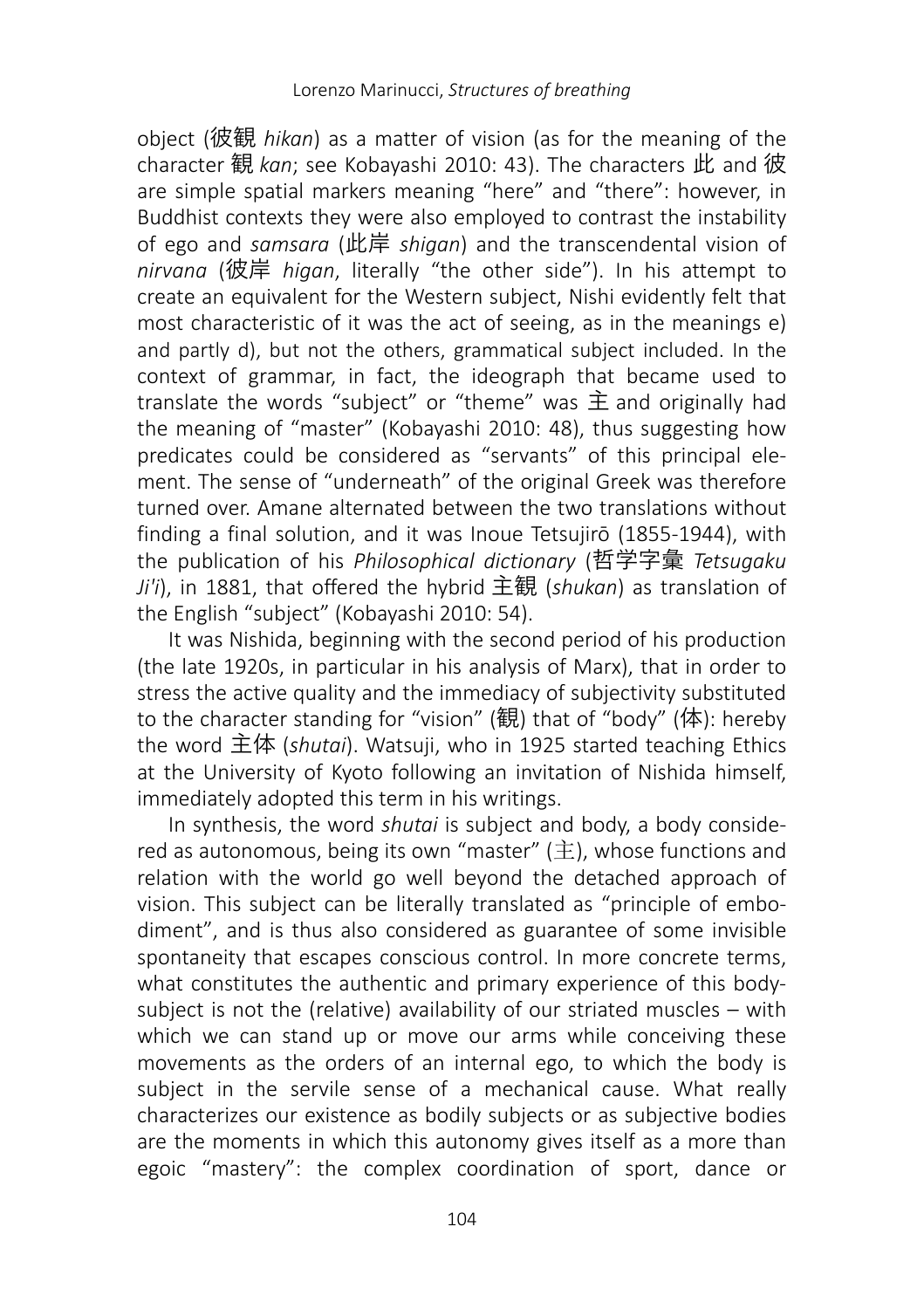calligraphic gestures, the functioning of autonomous systems, sexual excitation, and respiration. *Shutai* is, literally, a principle making itself body.

## 4. *The body master*

In order to understand an East Asian perspective on the body it is thus first necessary to understand its tight tie with subjectivity; such subjectivity is in turn never given outside the relationship with a mastery that runs through the body but cannot be reduced to any somatic element.

While *shutai* is ultimately a concept arising through a confrontation with Western paradigms, I would like to further present this model of embodied subjectivity with a comparison with one of the founding texts of the Sino-Japanese canon, which already addressed this autonomous mastery of the body. In the second chapter of the IV century b.C. Chinese classic *Zhuangzi*, the paradox of this masterbody is observed with the philosophical taste for the aporetic that characterized early Daoism.

Joy, anger, grief, delight, worry, regret, fickleness, inflexibility, modesty, willfulness, candor, insolence – music from empty holes, mushrooms springing up in dampness [樂出虛,蒸成菌], day and night replacing each other before us, and yet no one knows where they sprout from. [...] But I do not know what makes them the way they are. It would seem as though they have some True Master, and yet I find no trace of him. He can act – that is certain. Yet I cannot see his form. He has identity but no form [可行已信, 而不見其形, 有情而無形]. The hundred joints, the nine openings, the six organs, all come together and exist here. But which part should I feel closest to? [百骸、九竅、 六藏, 賅而存焉, 吾誰與為親] I should delight in all parts, you say? But there must be one I ought to favor more. If not, are they all of them mere servants? But if they are all servants, then how can they keep order among themselves? Or do they take turns being lord and servant? It would seem as though there must be some True Lord among them [其有真君存焉]. But whether I succeed in discovering his identity [情] or not, it neither adds to nor detracts from his truth. (Zhuangzi 2013: 8-9)

The *Zhuangzi* is well known for its resistance to univocal interpretations: however, in this paradox-inclined reflection on embodiment what is first attacked is the idea of a singular, whole body. There is no singular envelope for the multitude of bodily islands and the constant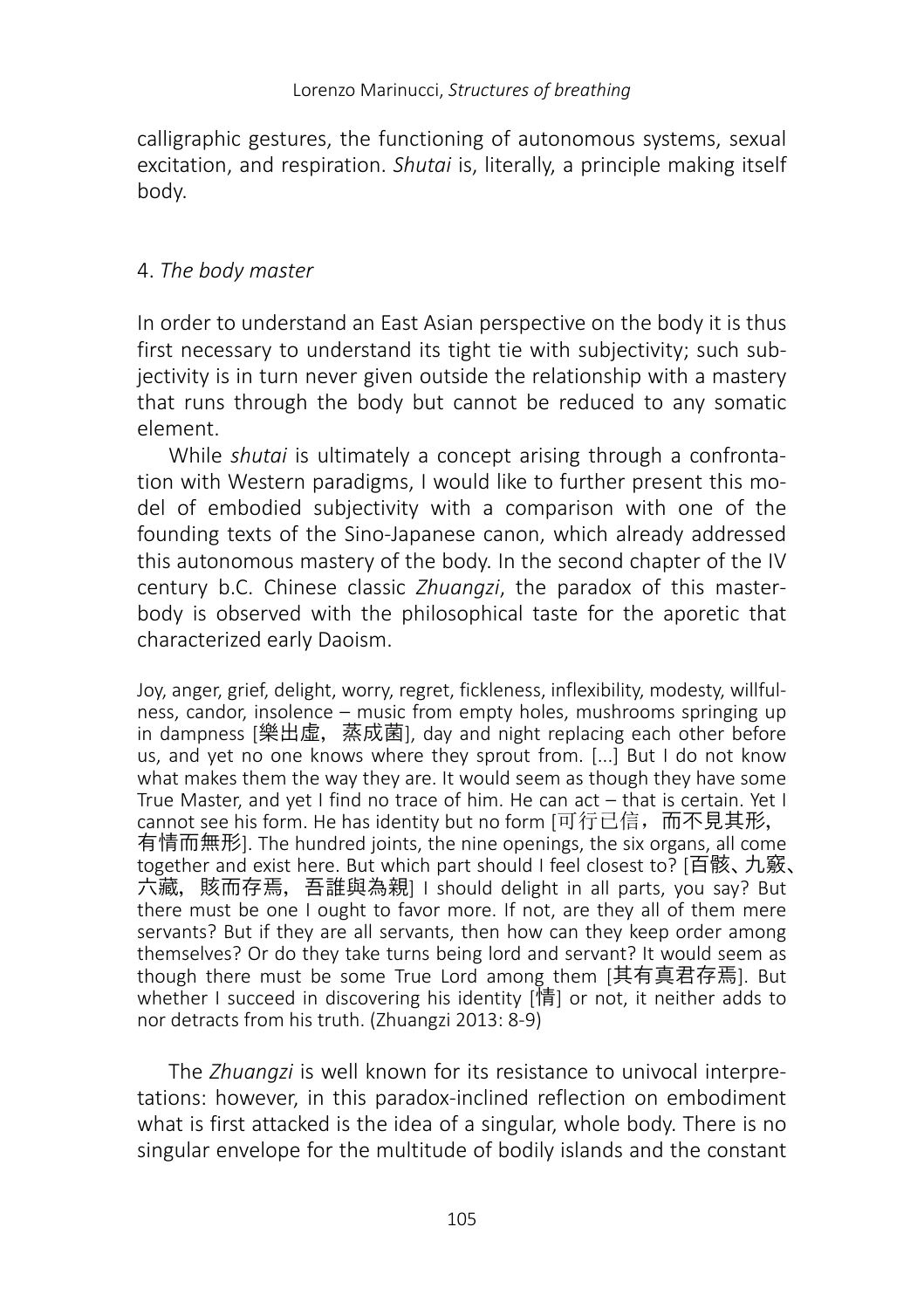variety of our emotive symphony: "without them we would not exist, without us they would have nothing to take hold of" (Zhuangzi 2013: 8). We are forced to think of this constant flux as "a music from the void", or a sort of fungal matter, that clumps in a mysterious fashion out of atmospheric dampness. Such flux is however not mere chaos: between the "hundred bones and nine holes" (百骸九竅) of this porous, heterogeneous mass there is something mysterious, formless but possessing a certain identity and character: actually, the most literal translation for the character 情 (*qíng*) is not "identity" but rather "sensibility". This indistinct reality is the true master within ourselves, the non-subjective condition of subjectivity. The XVII century Japanese poet Matsuo Bashō (1644-1694) refers to the same passage of *Zhuangzi* in one of his poetic diaries, and identifies this bodily presence with an instinct for poetry.

Among these hundred bones and nine holes there is something. For now let's call it "gauze in the wind" [*Furabō*]. Surely we can say it's thin, torn easily by a breeze. It grew fond of mad poetry long ago and eventually this became its life work. At times, it has wearied of the venture and thought of quitting; at times it has pressed forward, boasting of victories. Battling thus back and forth, it has never been at rest. For a while it yearned for worldly success, but poetry thwarted that; for a while it thought of enlightening its foolishness, but poetry broke that off. Finally, without talent or skill, it simply follows along this one line. (Bashō 2005: 29)

Bashō's body is a *Gestalt*, made out of holes and junctures no less than bone and organs. Even further, it is in its "empty" availability that it becomes a passageway towards natural creativity and artistic expression. This insubstantiality is a source of discomfort, true, but also an opening that lets things arise of a non-thing such as wind: emotive modulation is a music that arises from the relation with empty and hollow, like a wind instrument. The *Furabō* (風羅坊 literally: "windgauze-clump"), Bashō's poetic alter ego, is like Goethe's daemon, something always manifesting within contradictions, lacking a proper name (Bashō names is just "for now"), and controlling one's life in an essentially negative way, as physical restlessness. Bashō, through the poetic symbol of something oscillating between materiality and immateriality (a gauze being torn by the wind), describes with great precision the particular open quality of this body-subject.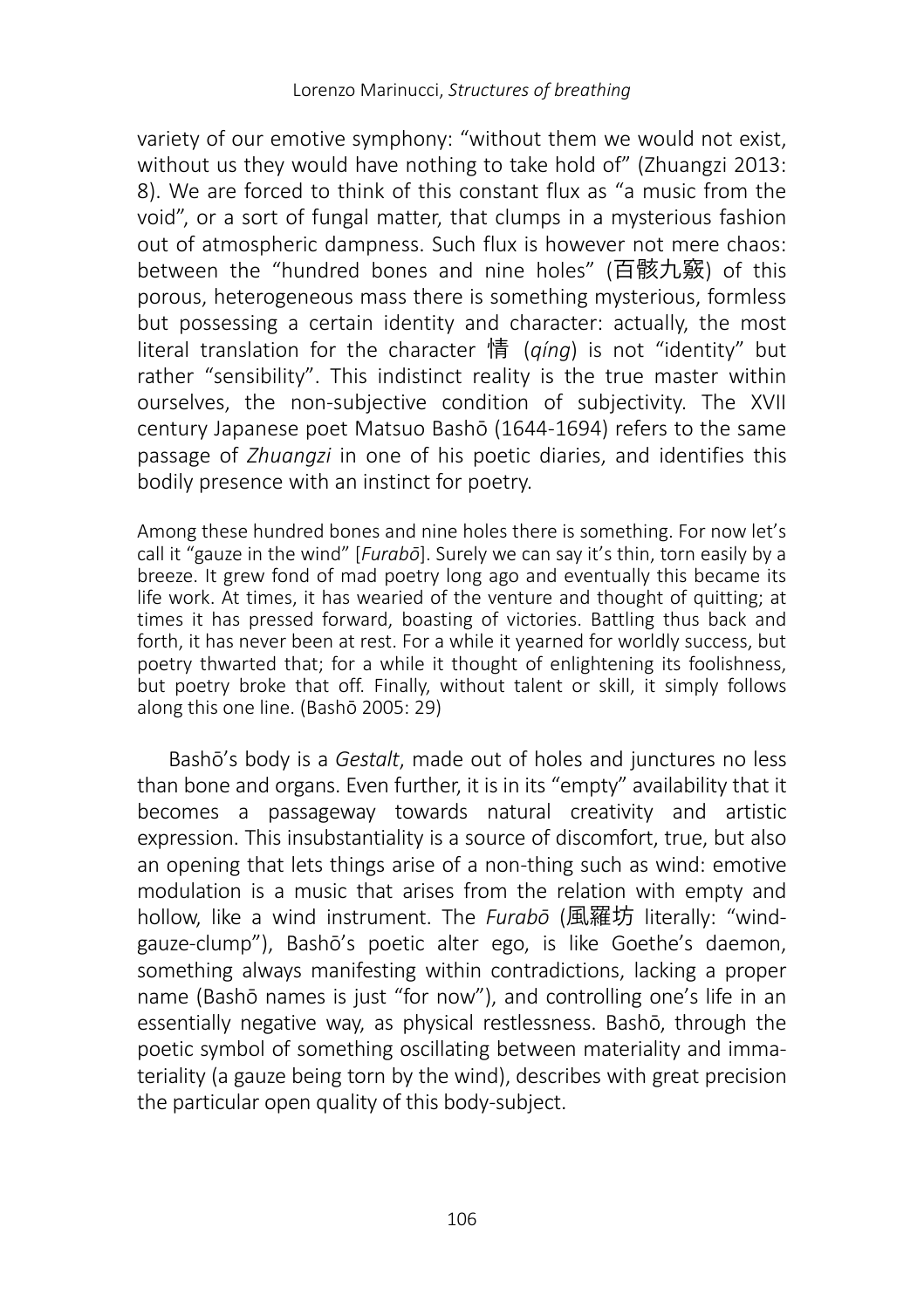#### 5. *The open body: the logic of breathing*

The insistence on the open, air-like and even negative elements within the body also opened in a more cosmic tone the aforementioned chapter from *Zhuangzi*. Here we find the acoustic and contemporarily respiratory image of the piping of heaven: "Ziqi of South Wall sat leaning on his armrest, staring up at the sky and breathing – vacant and far away, as though he'd lost his companion". (Zhuangzi 2013: 7)

The breathing rhythm of the single reflects within the body the movement of wind through the world, manifesting itself as a relation between visible and invisible.

The Great Clod belches out breath, and its name is wind. So long as it doesn't come forth, nothing happens. But when it does, then ten thousand hollows begin crying wildly. Can't you hear them, long drawn out? [...] Blowing on the ten thousand things in a different way, so that each can be itself – all take what they want for themselves, but who does the sounding? (Zhuangzi 2013: 7-8)

There are several possible interpretations (and translations) for this passage. Some cast it in a cosmological sense, some read it as an ironic passage about the ultimate unity of different human philosophies. What I would like to stress here is however how much in *Zhuangzi*, in Bashō's diaries, in countless other East Asian artistic and bodily practices, what we find with great coherence is the stress on a more-than-somatic movement that brings the body always already outside of itself: breathing.

Breathing is an interface phenomenon: that is, a situation in which heterogeneous elements are at the same time divided and connected. It relates to things we are more easily inclined to consider as body (lungs, bronchi, trachea, nose, mouth), but also something else, "air", that would seem excluded from such a count. The air is something that can be today described in strictly chemical terms, and seems thus unworthy of philosophical attention. Respiration is not one of the most common themes of embodiment, especially until one keeps the scientific perspective of a purely somatic body, made of more and less favored parts (a perspective already mocked by Zhuangzi), ready to control each other. Within such a perspective, it is clear how in comparison with the mystery of the brain, lungs are little more than a pump. But if this is the case, why did the Indian, Chinese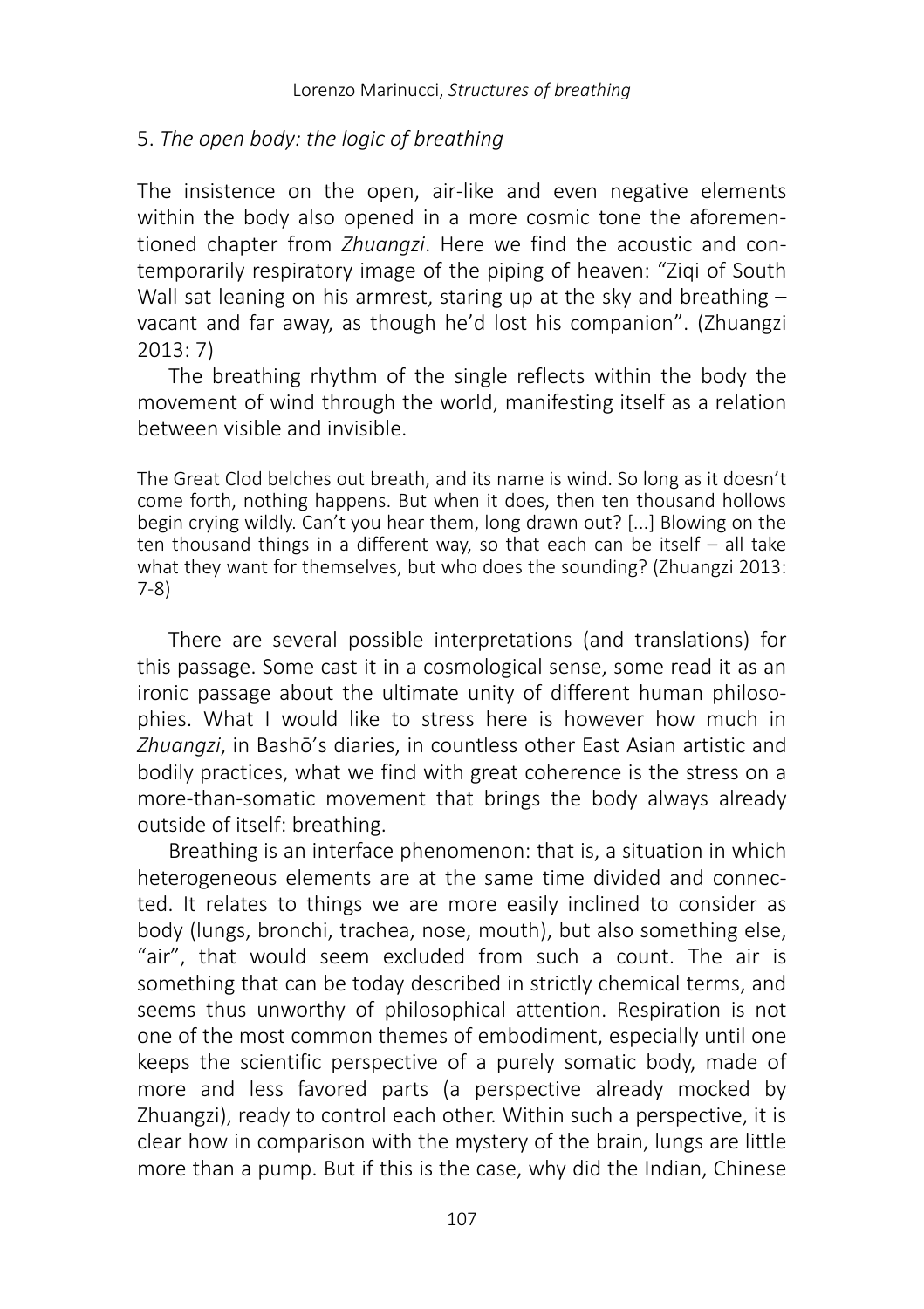and Japanese world insist so much on breathing, to the point of making it a central aspect of our being-in-the-world?

A first element that we can gather from Zhuangzi and Bashō is the relation between breathing and our being empty, hollow. In other words, breathing is a constant reminder of our particular insubstantiality: not a complete inexistence, but rather emptiness in the Buddhist sense of the term (Skr. *sunyata*, Jap. 空 *kū*). What is affirmed by this view on emptiness is the relative, co-dependent quality of reality, our lack of a compact and self-sustained self continuously projected on ourselves as our own ego, and constantly mapped on our image of a solid, fully somatic body. Peter Sloterdijk, albeit in a very different perspective, notes in his *Critic of cynical reason* how crucial the illusion of such a closed body is to Western man, and how disruptive a simple hole can be to such a somatic unity: "The arse crosses all borders playfully, unlike the head, to which borders and possession mean a lot" (Sloterdijk 2001: 148). The uncouth laughter of toilet and sexual humor<sup>[3](#page-9-0)</sup> always arises with the sudden, violent crossing of this boundary between external and internal, proper and improper: that is, self and other. The head is flung back on the body exactly because such body has holes.

A second essential aspect of breathing is its rhythmic nature, its naturally organizing itself in the two poles of expiration and inspiration, tension and relaxations. Opposite and related, none of them is at any moment thinkable as an independent reality. The often-quoted non-dualism of Asian cultures is first and foremost this attention for plexuses and rhythmical relations, not a simple monism. A modern philosophical definition of such relations is the famous notion of absolutely contracting self-identity (絶対矛盾的同一 *zettai mujunteki dōitsu*) defined by Nishida. Nishida however tried to translate in philosophical terms the particular disjunctive connection 即 (*soku*), found in Buddhist texts. *Soku* expresses the contradictory unity between still different things (so that A is always already B, B is always already A). It is a cultural taste that can be recognized in even older elements, such as the *yin-yang* thought in archaic China, or the linguistic process that brought both Chinese and Japanese to express abstract notions with the combination of two opposite terms: for instance "antithetical compounds like 長短 *chō-tan*, literally 'long-

<span id="page-9-0"></span> $\overline{a}$ <sup>3</sup> And the word "humor" itself, we might have to reflect about it, refers to a liquid secretion potentially crossing bodily boundaries.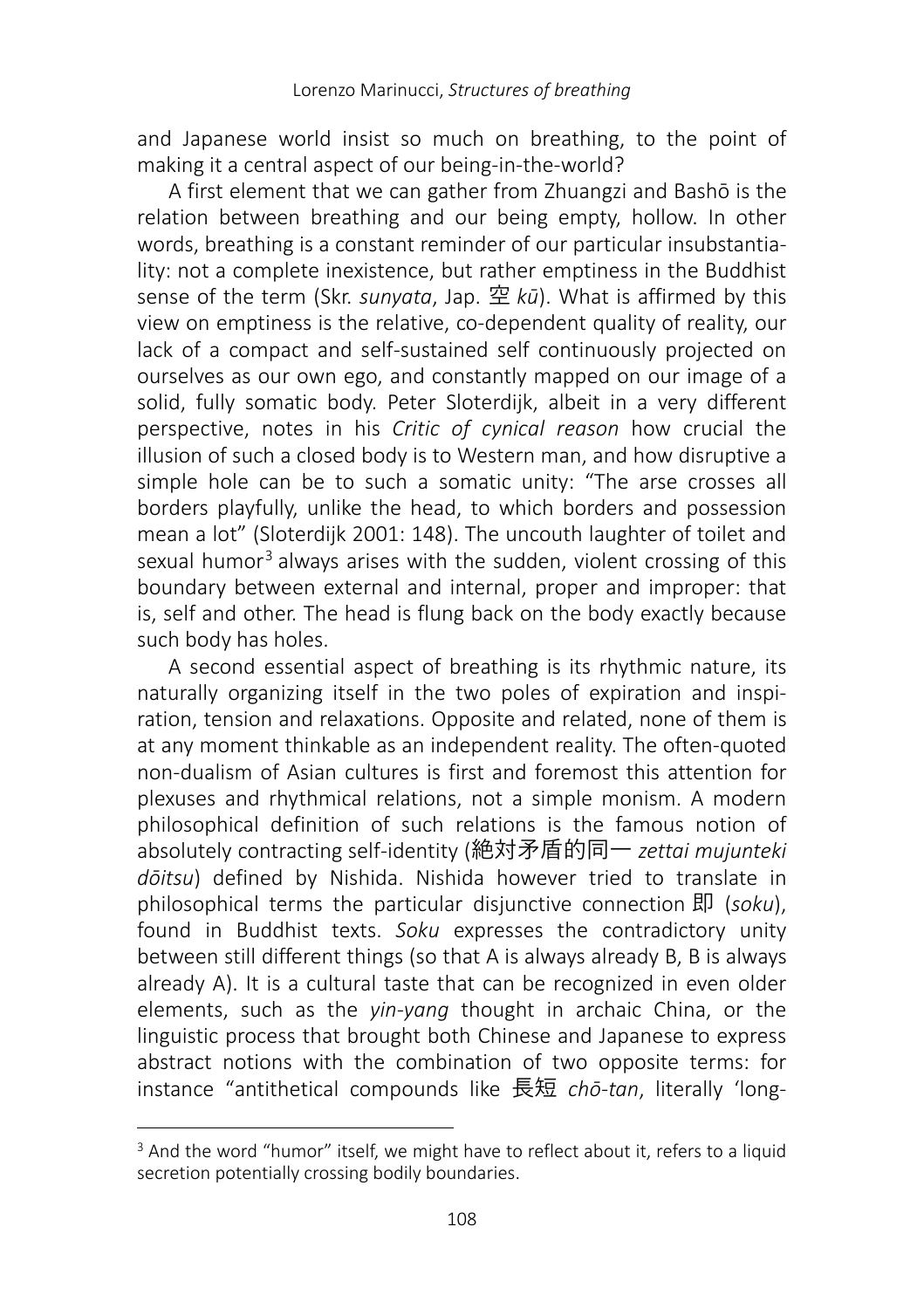short', which stands for the idea expressed in English by the word 'length' but is more logical, since it expresses a synthesis by specifying both elements and emphasizing neither" (Samson 1928: 32).

This "non-dual duality" can be retraced in breathing first as the paradox of vacuity (the connection and disconnection of body and environment), secondly as the respiratory rhythm (tension-distension), thirdly within the oscillation between voluntary and involuntary, emotive and cognitive, that characterizes breathing as a process. Breathing is the only<sup>[4](#page-10-0)</sup> bodily process that is inscribed in a physical, unconscious memory and at the same time part of our psychical and personal lives. We can try to hold back (temporarily) our bowel movements and hunger, albeit with a certain uneasiness, but we cannot possibly modulate them. Heartbeat, in a moment of distress or fear, can even be felt as something extraneous to ourselves (up to the descent into madness in Poe's *Revealing heart*). Only breathing is an integrated interface of physical and psychic. We cannot attain a total control over it, and yet it can be educated, become an almost artistic gesture, both skilled and spontaneous. It is on the other hand also true that most of our emotions seem to inhabit the chest, and exist also as breathing: two major examples are those extremes of human behavior such as crying and laughing, concerning which would be hard to assess a priority between uncontrolled breathing and psychic turmoil (see Plessner 1970).

Even from such a rough sketch of a phenomenology of breathing we can therefore acquire several insights, such as:

a) the Asian acknowledgement of polar unities, which is in turn the condition to recognize four more figures of "absolutely contradictory unity" in our breath:

b) external-internal (the human "hollowness");

- c) tension-distension (breathing as a rhythm);
- d) physic-psychic (the somatic-emotive character of respiration);
- e) voluntary-involuntary (the artistry and spontaneity of breathing)

If we observe the Sino-Japanese cultural nexus, we can recognize these very elements expressed in the notion of 気 (Jap. *ki*, Chin. *qi*), "air" or "breathing". Or rather, I would further argue that it is only from a phenomenological observation of these breathing paradoxes that we can actually understand the philosophical relevance of the

<span id="page-10-0"></span> $\overline{a}$ <sup>4</sup> According to physiology, the only other exception is the anal muscle, which would further explain the panicked laughter described by Sloterdijk.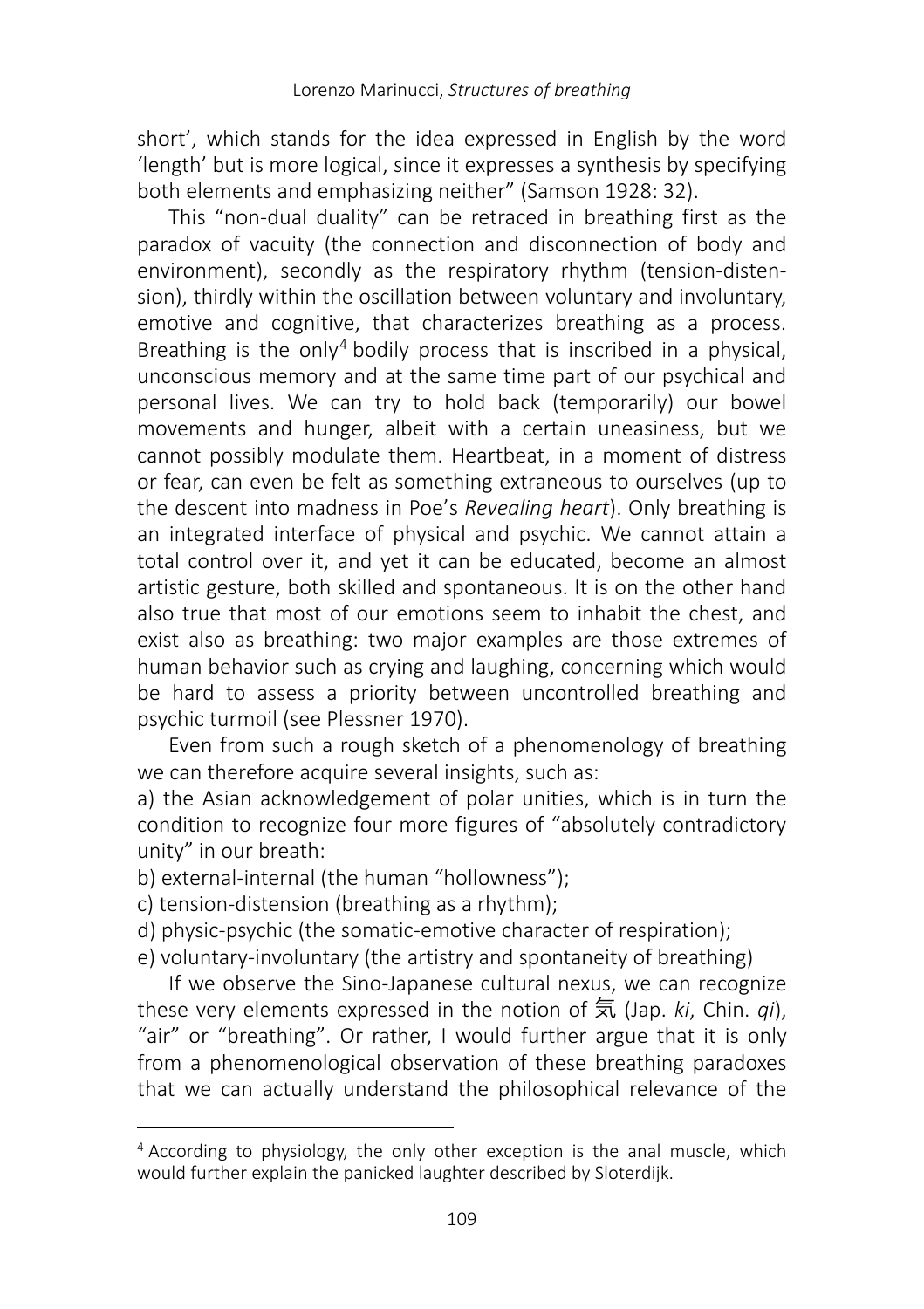concept of *ki*, without reducing it to an essentially alien or mystical notion.

#### 6. Ki *as a phenomenon: Kuki and Watsuji*

A first challenge to this inquiry is the very real difficulty of translating the word *ki*. In its various compound terms, it can refer to "weather" and "climate", "atmosphere", "air", "breathing", "attention", "care" (as in *Sorge*), "taste", "sympathy" and "antipathy", "mood", "health", "illness", "folly" and so on. With the risk, especially from a Western perspective, of meaning eventually everything, and thus nothing. Japanese philosophers that have most recently discussed *ki* seem to be still hampered by this difficulty: Ogawa Tadashi discussed *ki*  brilliantly, but within a framework that relies heavily on Hermann Schmitz's phenomenology of atmospheres (Ogawa 2000), without exploring too much the cultural implications of such an attempt; Yamaguchi Ichiro (Yamaguchi 1997) in his book approached the theme from a multiplicity of perspectives (an account of modern authors reflecting on this theme, a historical reconstruction, linguistic data, forms of practice in arts and martial arts, Chinese medicine), but these different chapters are not connected by a strong underlying theory. Hisayama (Hisayama 2014), again in a neophenomenological perspective, tries to avoid such confusion by distinguishing three spheres of *ki* – physical, atmospheric and interpersonal, panic – but the metaphor itself of the sphere seems partially counterintuitive, in dealing with an object characterized by hollowness and flow.

In short, a philosophy (or a phenomenology) of *ki* seems at first still something to wait for, just like a Western pneumatology is for the greatest part still to be thought of. But just as we have seen with the body, the absence of an explicit exposition does not mean that this notion is not philosophically active in the work of modern Japanese thinkers: it is for instance possible to recognize two brilliant approaches to this phenomenology of the insubstantial in the work of two major authors like Watsuji himself and Kuki Shūzō (1888-1941).

The most known work by Kuki, *The structure of iki* (Kuki 1930) is a philosophical exploration of a uniquely Japanese aesthetic ideal: *iki* is a form of worldly transcendence that arose among the libertines living through the "floating world" of pleasure quarters. For these connoisseurs, both men and women, erotic charm was an interplay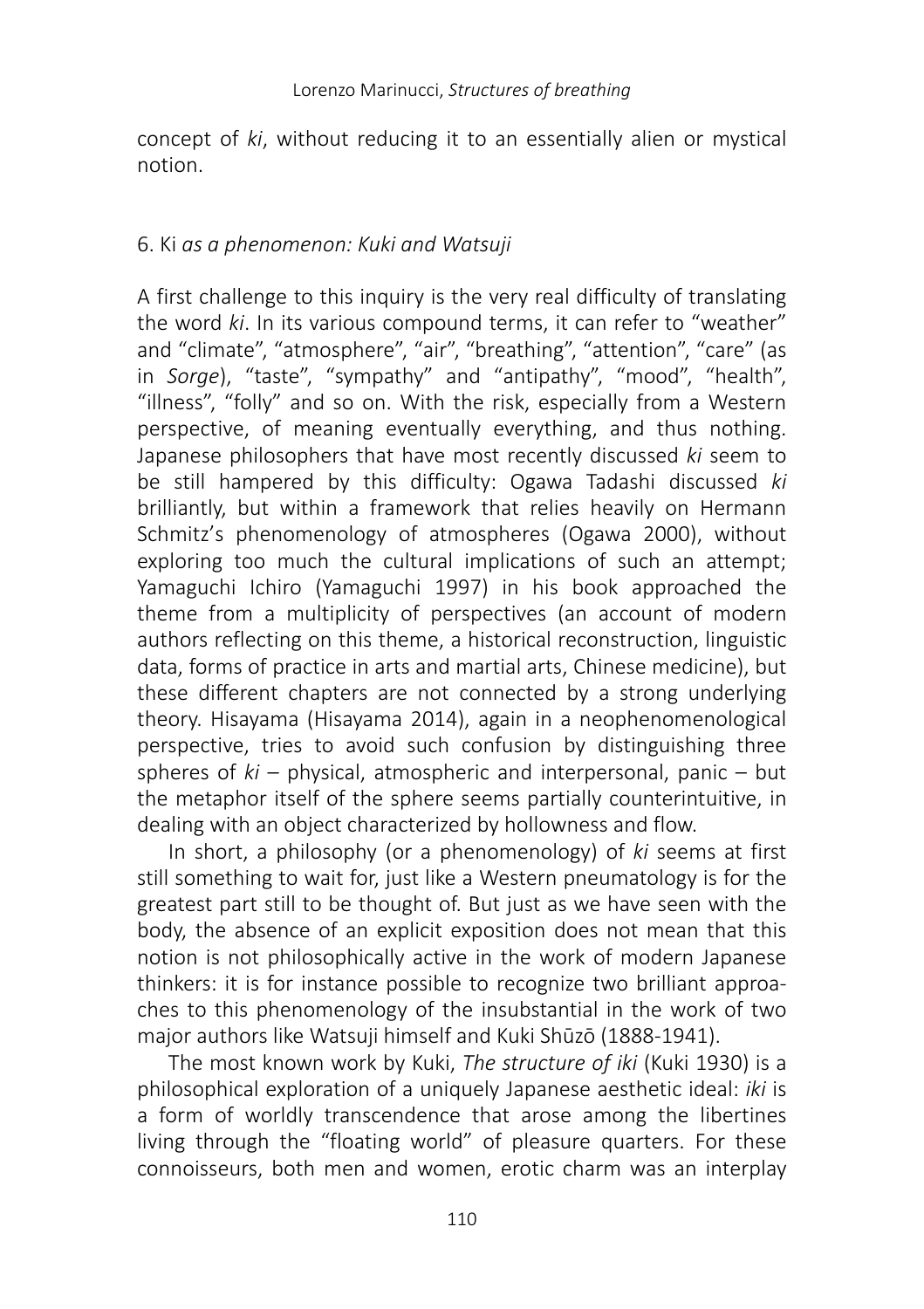between physical attraction, the dual tension kept through an exercise of will, and the detachment due to the realization of the ultimately empty quality of desire. Sexuality, as we mentioned above, is another of the contexts in which the body is revealed in its hollowness, in which the apparent autonomy of the *ego* is cracked by the always relative desire for the other-than-itself (interestingly, one of Plato's ideals was indeed the spherical, perfect body of two perfectly and definitively joined halves, who do not desire anymore imperfect contacts with plural bodies as we read in Plat. *Sym*. 190a). One of the words employed by Kuki to describe desire is the old Japanese word 色気 (*iroke*), literally "colored *ki"*' (the character of color originally corresponds to the character of sexuality). The exercise of will that allows this desiring relationship to keep existing in its duality without tending to a superior or ultimate unity is also 意気地 (*ikiji*), "determination" or "courage" – another form of *ki*. The movement of desire, with its oscillation between closeness and detachment, is by itself akin to a sort of respiration. The very title of Kuki's work is suggesting this connection, playing with the ambiguity of the word いき (*iki*) through different possible ideograms for it, such as 粋 ("elegance"), 意気 ("determination") or even 息 ("breathing"). The analysis of Kuki has the merit of discussing, no matter how implicitly, the specific form of atmospherically embodied desire. Desire is an inter – and extra – personal embodiment, something that makes us exist outside of ourselves, and this embodied field of desire exists between people, places, objects and words, and is able to "fill the whole of existence", as in the Maine de Biran quote with which Kuki opens his work (Kuki 1930: 13). During his (admittedly fictionalized) 1954 conversation with a Japanese, Heidegger recalls his earlier encounter with Kuki during the 1920s, and while lacking any real understanding of Kuki's work, defines *iki* as "the breath of the stillness of luminous delight" (Heidegger 1959: 44). The reference to air and breathe could be a pure coincidence, but it could also effectively date back to a conversation with Kuki. *Iki* can be considered as a culturally charged atmosphere, a *ki*  phenomenon that involves different bodies in the same breathing.

Another perspective on *ki* can be found in Watsuji's aforementioned analysis of climate (*Fūdo*, 1935). In the first theoretical chapter of his work Watsuji describes the exteriority of climatic emotions as their being, literally, in the air.

One morning we may find ourselves "in a revived mood" [literally: 爽やかな気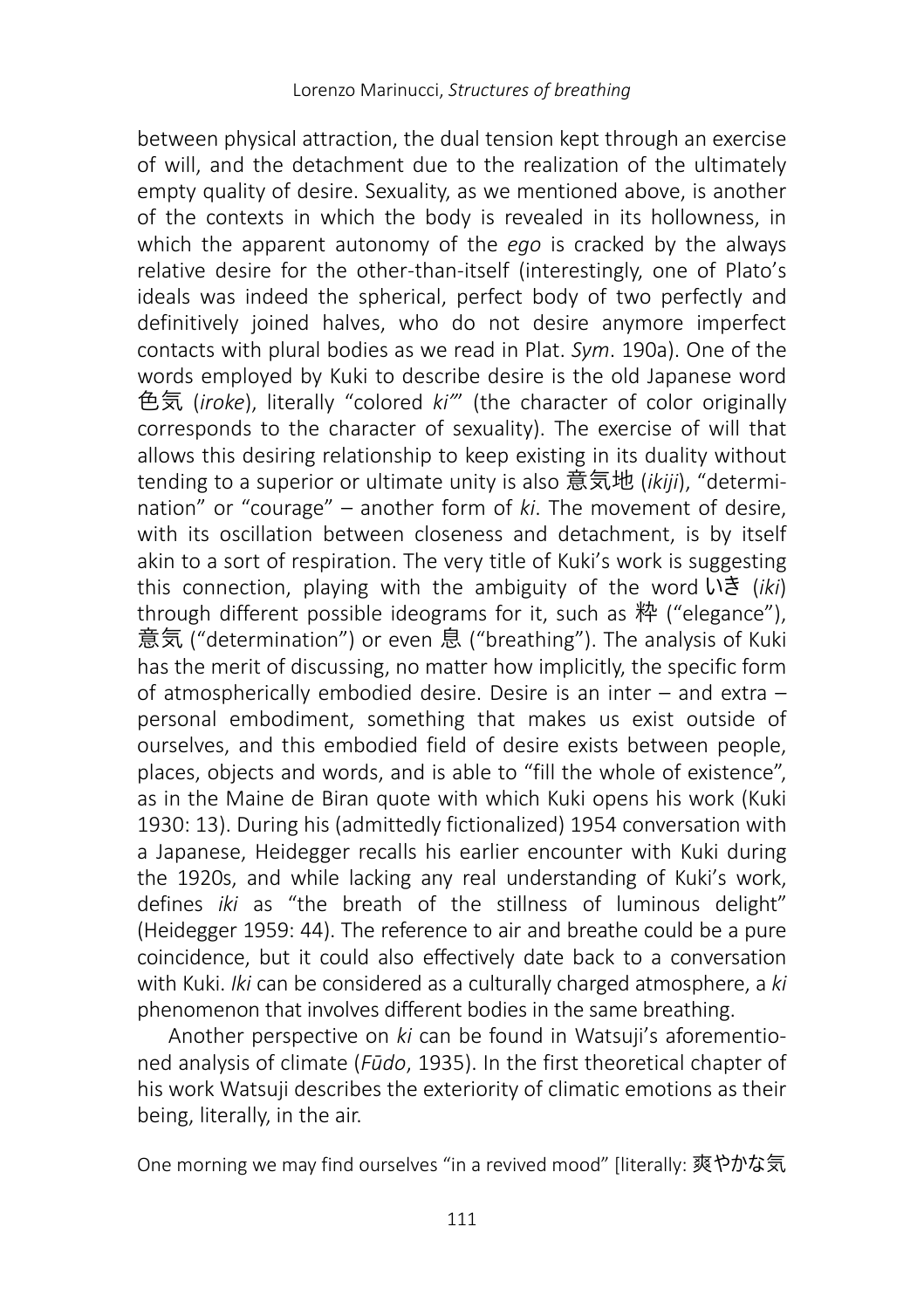分 *sawayakana kibun*, "a fresh *ki*-part"]. […] What we have here is not a mental state but the freshness of the external atmosphere. But the object that is understood in terms of the temperature and the humidity of the air has not the slightest similarity with the freshness itself. This freshness is a way of being, it is not an "object" or the "quality of an object". It is not that we have certain states imposed on us by the atmosphere; the fact that the atmosphere possesses a state of freshness is that we ourselves feel revived. We discover ourselves, that is, in the atmosphere. (Watsuii 1935: 14-5, tr. modified)

Describing such emotive tonality Watsuji is well aware that already in Heidegger the *Stimmung* is something that "[…] assails. It comes neither from 'without' nor from 'within' but rises from being-in-theworld itself as a mode of that being" (Heidegger 1927: 133). But the strange topology of mood is even more obvious in Japanese, since the word 気分 (*kibun*) is literally "a fraction of *ki*" or "an understanding of *ki*", integrated within ourselves by our own attunement and hollowness. The distinction between internal and external is not erased, but none of the two poles is thinkable in absolute or independent terms (this is the major aim of Watsuji, as he decides to avoid the word "nature" and rather think about the human-natural nexus of *fūdo*). Just like human beings, air as a subjective, spatial medium already exists as this empty, that is relational, mode of being.

This first passage and the phenomenological analysis of "cold" (寒 気 *samuke,* that is literally "cold *ki*"), open the work of Watsuji, and are those quoted most often. But Watsuji includes a reflection on the intersubjective and artistic values of *ki* later in the volume, as he begins probing into that irrational harmony characteristic of Japanese art: according to Watsuji, it has to be thought of as 気合 (*kiai*), as an attunement of *ki*. The accurately irregular forms of a Japanese garden, a painting with a strongly asymmetrical structure, where the empty white is meant to breathe through the black form, and the poetic model of chained comic poetry (俳諧の連歌 *haikai no renga*), in which more poets gather together and compose an impromptu series of verses arising from the contingent harmony of their encounter, are all examples of *kiai* as a breathing together. Reflecting on this last example, Watsuji asks:

How can such chance create artistic unity? Here again the answer lies in "meeting of feeling" (*kiai*), in this case a meeting of the heart. If there is no meeting between the tempers of a gathering of poets, no surpassing linked verse will come of the gathering. While preserving their own individuality, the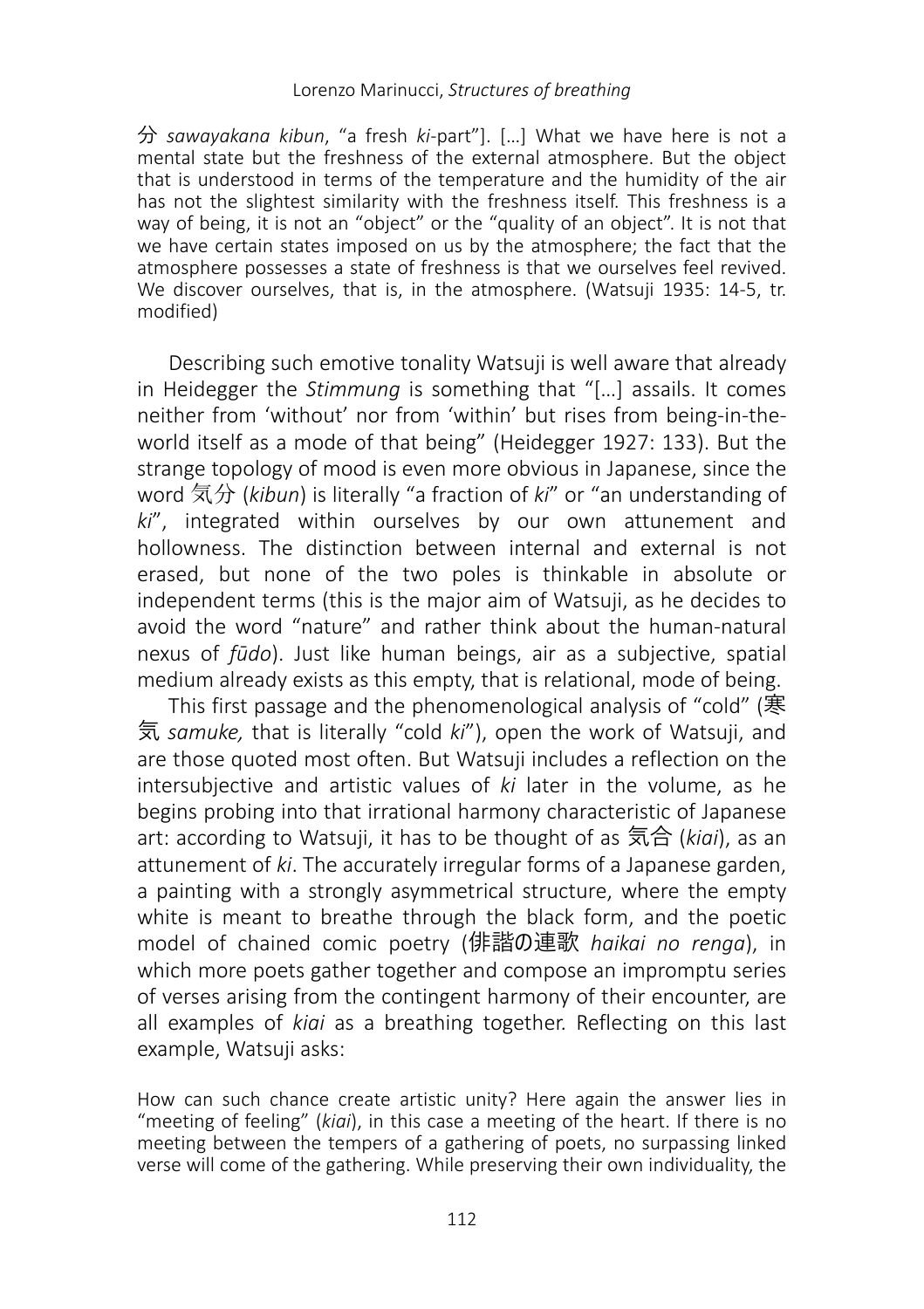poets combine their feelings (*ki*) and reveal their individual experience in a symphonic concord of each other's hearts. This form of poetry was no doubt something never thought of in the West. (Watsuji 1935: 196)

Is Watsuji right? Is the acknowledgement of breathing as a crucial element of embodiment, with aesthetic, social, spiritual resonance, something that cannot be found at all in the West?

#### 7. *Not only East: the Greek breathing*

As long as we observe specific Asian art forms such as Japanese chained poetry, it is hard not to agree with Watsuji. However, if the cluster of *ki*  phenomena effectively exist, like their remarkable heuristic value already suggests, we should encounter at least traces of such a breaththinking in other cultures. Indeed, the extremely common expressions about air and atmosphere in European languages on one side, and the hidden relevance of aerial words in the European philosophical and religious vocabulary (*anima*, *psyche*, *pneuma*, spirit, ghost, *Geist* and so on) on the other, makes quite clear how this particular phenomenological relevance of air is at least unconsciously still very active in our bodies and thought corpus. If we can imagine a phenomenology of breathing, its hermeneutic aspect must necessarily be retraced also within European culture. It is no surprise, therefore, that its most direct expressions date back to a time before the interiorization and decorporation of the psychic described by Hermann Schmitz in referral to V century Greek thought (Schmitz 2011: 247).

This preferential relation between breathing and embodiment seems in fact to be the most radical hypothesis advanced by the English philologist Richard Onians in his volume of 1951 *Origins of European thought*. According to Onians, in Homeric times "thinking is described as 'speaking' and is located sometimes in the heart but usually in the *phren* or *phrenes*" (Onians 1951: 13). The *phrenes* are involved in the whole of psychic life, not simple thinking but also emotions, desire, sympathy and antipathy, divine and demonic inspirations. *Phrenes* contain the *thumos*, "not mere air but something vaporous within, blending and interacting with the air without" (Onians 1951: 48). According to Onians, if we read Homer in depth we must accept that *phrenes* are nothing else than "lungs", a fact that leads him to formulate the basic statement of his book: to ancient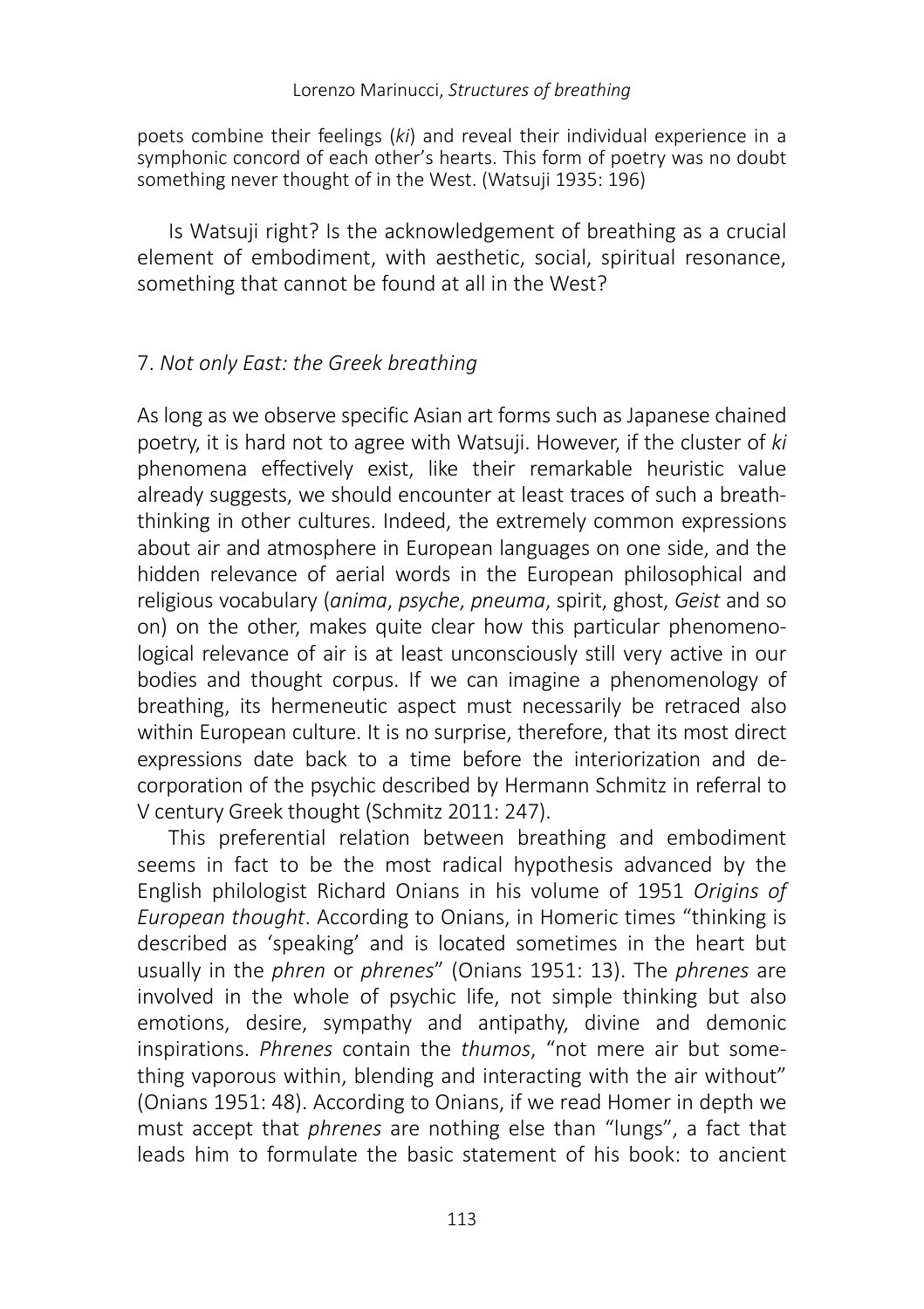Greeks thoughts and emotions are something that is blown and breathed. These lungs are the interface of dreaming, of the temporary madness of inspiration or a stroke of genius: Penelope in the *Odyssey* says for instance: "First some god inspired [*enepneuse*] into my mind [*phrenes*] the idea of a mantle" (Hom. *Od.* 19.138). Alcohol has its effect on *phrenes*, and it is in the lungs that wisdom and wit are to be found: both Laertes and Telemachus are described as "a spirited man" (*pempnuomenos*, see Onians 1951: 59). Onians offers textual evidence that connects to this lung-centered model the word, which Homeric characters keep in their lungs, sensorial knowledge such as taste and smell, and even sight. The beauty of an image is in fact something atmospheric, that is able to affect us internally because it is "breathed in", as evident in the Homeric hymn to Demetra, in which "the goddess changed her stature and form (*eidos*) and beauty was breathed around her (*peri t'amphi te kàllos aeto*)" (Onians 1951: 73-4). This idea could even be the very basis of the term "aesthetic" itself, which would consist exactly in the perception of such invisible auras and atmospheres: "*Aisthomai*, 'I perceive' (with the resultant substantive *aisthesis* […] our aesthetics, etc.) is the middle of the Homeric *aistho*, 'I gasp, breathe in'" (Onians, 1951: 75).

In this consistent mass of Homeric quotes and etymologies, we can easily recognize the same semantic structure that seemed so exotic and untranslatable once expressed with Asian ideograms. This seems to confirm and broaden the scope of some of the hypotheses that have oriented this (clearly selective) inquiry into East Asian forms of embodiment.

a) The first is that, as we stated above, a bodily field can effectively be a privileged locus for the understanding with the other – within and across cultures.

b) The second is that premodern East Asian thinking approached the question of the body in terms that can be still philosophically active, and do not have to be reduced to ethnography or pure praxis to be meaningful.

c) The same concepts have moreover kept an active, if sometimes implicit, role in the 20<sup>th</sup> century Japanese thought. Such that due to its originally intercultural character, is another relevant gateway to our understanding of them.

d) Lastly, but not least importantly, this confrontation with another culture has the not little merit of forcing us to observe easily missed analogies and tendencies within our own European tradition.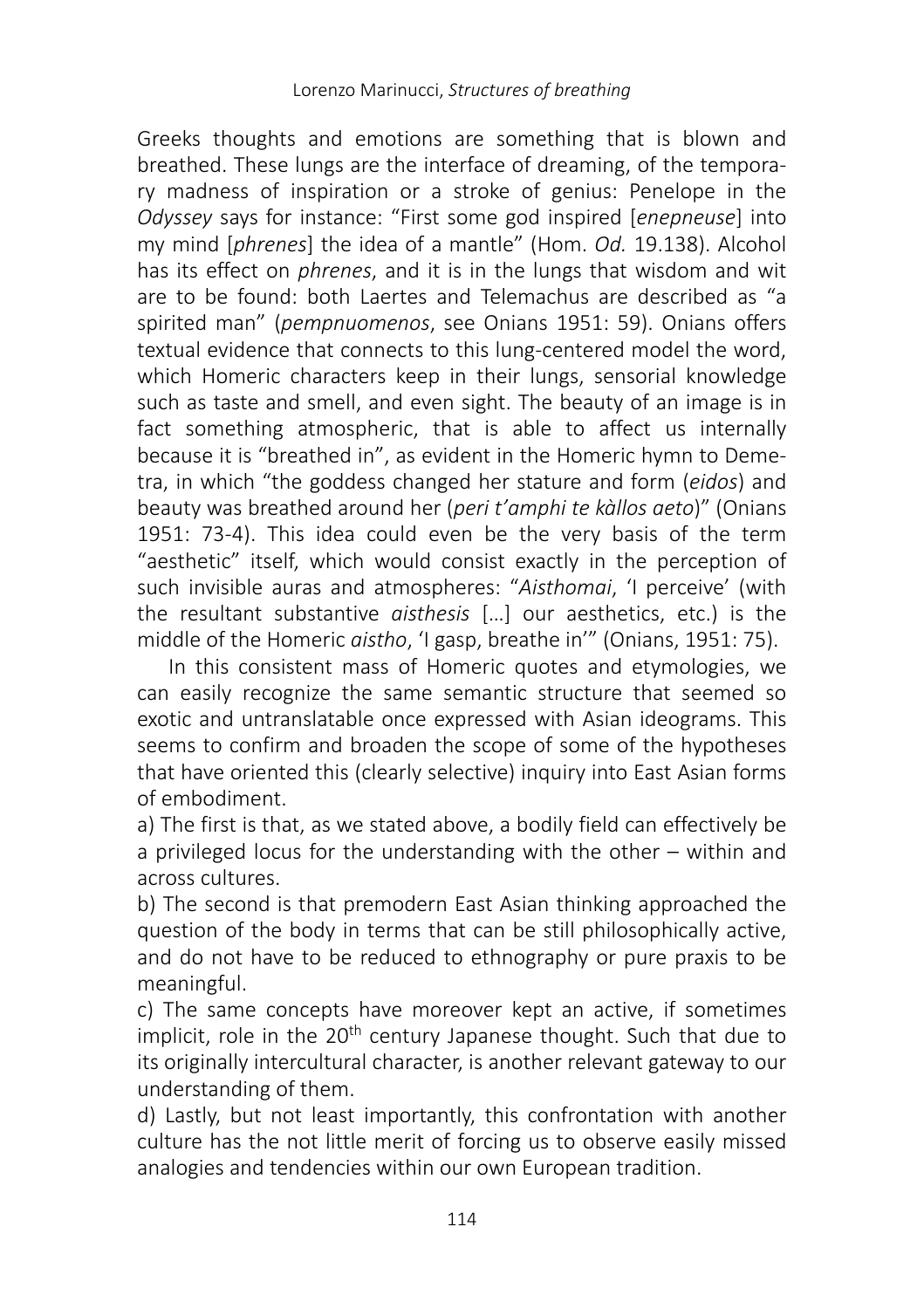From such conjoined endeavors is perhaps possible a shift of direction for the phenomenological reduction, so that the locus of our thought can be at least partially brought back from the inside to the outside, from the head alone to the pulmonary cavity of Homeric and Asian traditions. In sum, to make philosophy without forgetting to breathe.

#### Bibliography

Bashō, M., *Bashō's Journey: the literary prose of Matsuo Bashō*, tr. by D.L. Barnhill, Albany, Suny Press, 2005.

Heidegger, M., *Being and time* (1927), ed. by D.J. Schmidt, Albany, Suny Press, 2010.

Heidegger, M., *On the way to language* (1959), tr. by P.D. Hertz, New York, Harper & Row, 1970.

Hisayama, Y., *Erfahrungen des* ki*. Leibessphäre, Atmosphäre,* Pansphäre, Freiburg-Munchen, Alber, 2014.

Kobayashi, T., *Shutai no Yukue* [*The process of "subject"*], Tokyo, Kōdansha, 2010.

Kuki, S., *The structure of* iki (1930), ed. by H. Nara, Honolulu, University of Hawaii Press, 2004.

Ogawa T., *Kaze no genshōgaku to fun'iki* [*Phenomenology of wind and atmosphere*], Tokyo, Kōyō-Shobo, 2000.

Onians, R.B., *The origins of European thought. About the body, the mind, the soul, the world, time and fate* (1951), Cambridge, Cambridge University Press, 2000.

Plessner, H., *Laughing and crying. A study of the limits of human behaviour* (1941), tr. by J.S. Churchill, M. Grene, Evantson, Northwestern University Press, 1970.

Sakabe M., *Watsuji Tetsurō: ibunka kyōsei no katachi* [*Watsuji Tetsurō: a form of intercultural symbiosis*], Tokyo, Iwanami Shoten, 2000.

Samson, G.B., *An historical grammar of Japanese*, Oxford, Clarendon Press, 1928.

Schmitz, H., *Emotions outside the box. The new phenomenology of feeling and corporeality*, "Phenomenology and Cognitive Sciences", n. 10 (2011), pp. 241-59.

Sloterdijk, P., *Critique of cynical reason* (1983), tr. by M. Eldred, London, University of Minnesota Press, 2001.

Watsuji, T., *A climate. A philosophical study* (1935), tr. by G. Bownas, Tokyo, Printing Bureau of Japanese Government, 1961.

Yamaguchi, I., Ki *als leibhaftige Vernunft. Beitrag zur interkulturellen Phänomenologie der Leiblichkeit*, München, Fink, 1997.